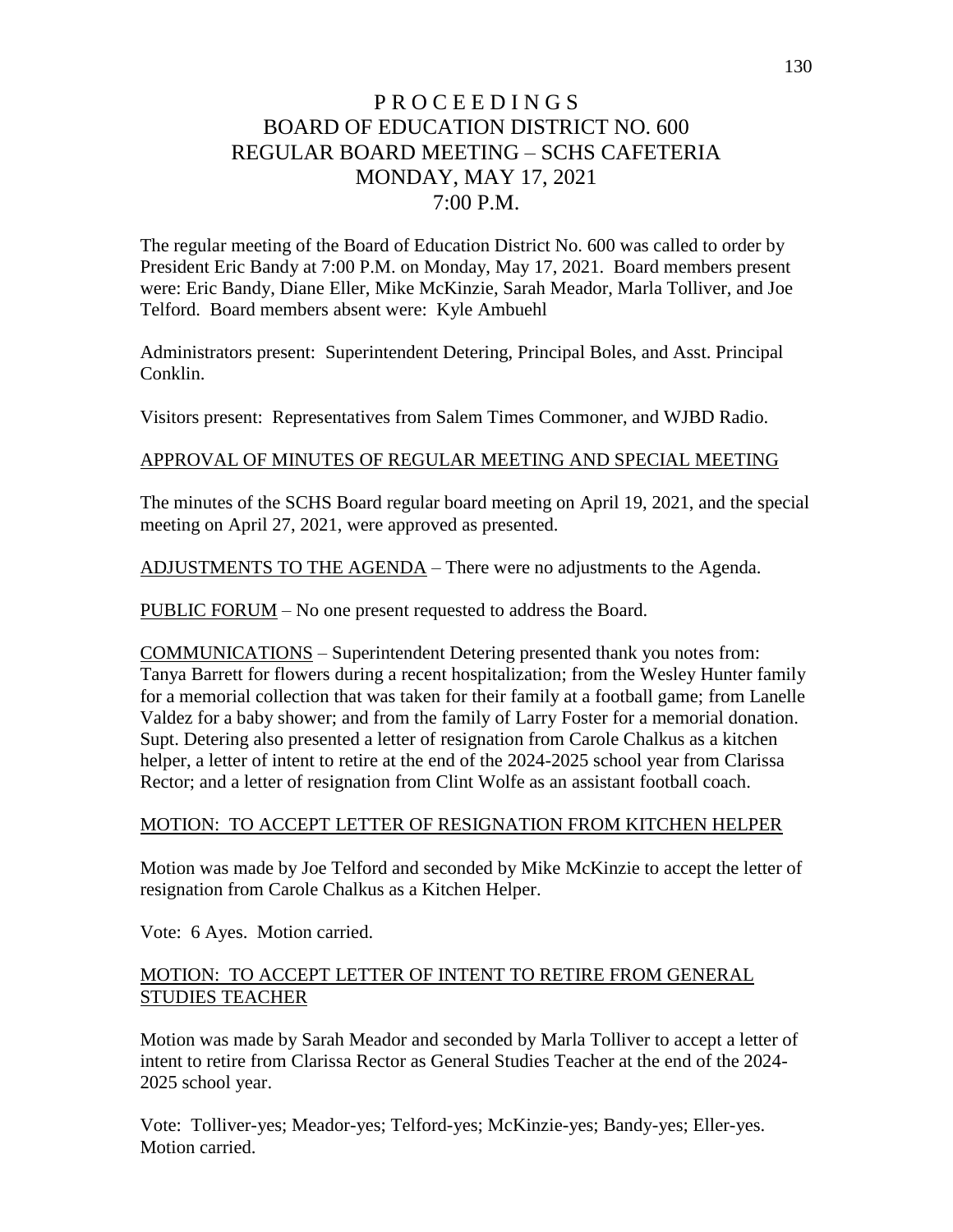## MOTION: TO ACCEPT LETTER OF RESIGNATION FROM ASSISTANT FOOTBALL COACH

Motion was made by Mike McKinzie and seconded by Diane Eller to accept the letter of resignation from Clink Wolfe as Assistant Football Coach.

Vote: 6 Ayes. Motion carried.

### BOARD COMMITTEE REPORTS –

PARENT-TEACHER ADVISORY COMMITTEE – Asst. Principal Conklin reported that the Parent-Teacher Advisory Committee met on May 13. She reported that no changes were made to the Student Handbook this year and that the Administration will look at update for next year this summer. She stated that discussion was held regarding students being allowed to go outside during lunch. Students that were present suggested an area be provided for benches and picnic tables for eating lunch outside. Also, as an incentive, the students suggested open campus lunch once per quarter.

### MOTION: TREASURER'S REPORT

Motion was made by Sarah Meador and seconded by Mike McKinzie to receive the treasurer's report and file it for audit.

Vote: McKinzie-yes; Telford-yes; Bandy-yes; Meador-yes; Eller-yes; Tolliver-yes. Motion carried.

## MOTION: APPROVAL OF BILLS

Motion was made by Sarah Meador and seconded by Diane Eller to approve payment of the bills as presented.

Vote: Eller-yes; Meador-yes; Tolliver-yes; McKinzie-yes; Telford-yes; Bandy-yes. Motion carried.

## MOTION: APPROVE TENTATIVE AMENDED FY2021 BUDGET

Motion was made by Mike McKinzie and seconded by Marla Tolliver to approve the tentative amended FY2021 Budget and set the Budget Hearing for Monday, June 21, 2021 at 7:00 p.m.

Superintendent Detering reviewed the FY2021 budget amendments with the Board.

Vote: Tolliver-yes; Telford-yes; McKinzie-yes; Meador-yes; Eller-yes; Bandy-yes. Motion carried.

ASSISTANT PRINCIPAL'S REPORT – Assistant Principal Conklin reported that the April average attendance was 92.19%. The discipline report included 57 phone calls, 12 conferences, 29 after school detentions, 11 crisis classes and 4 out of school suspensions.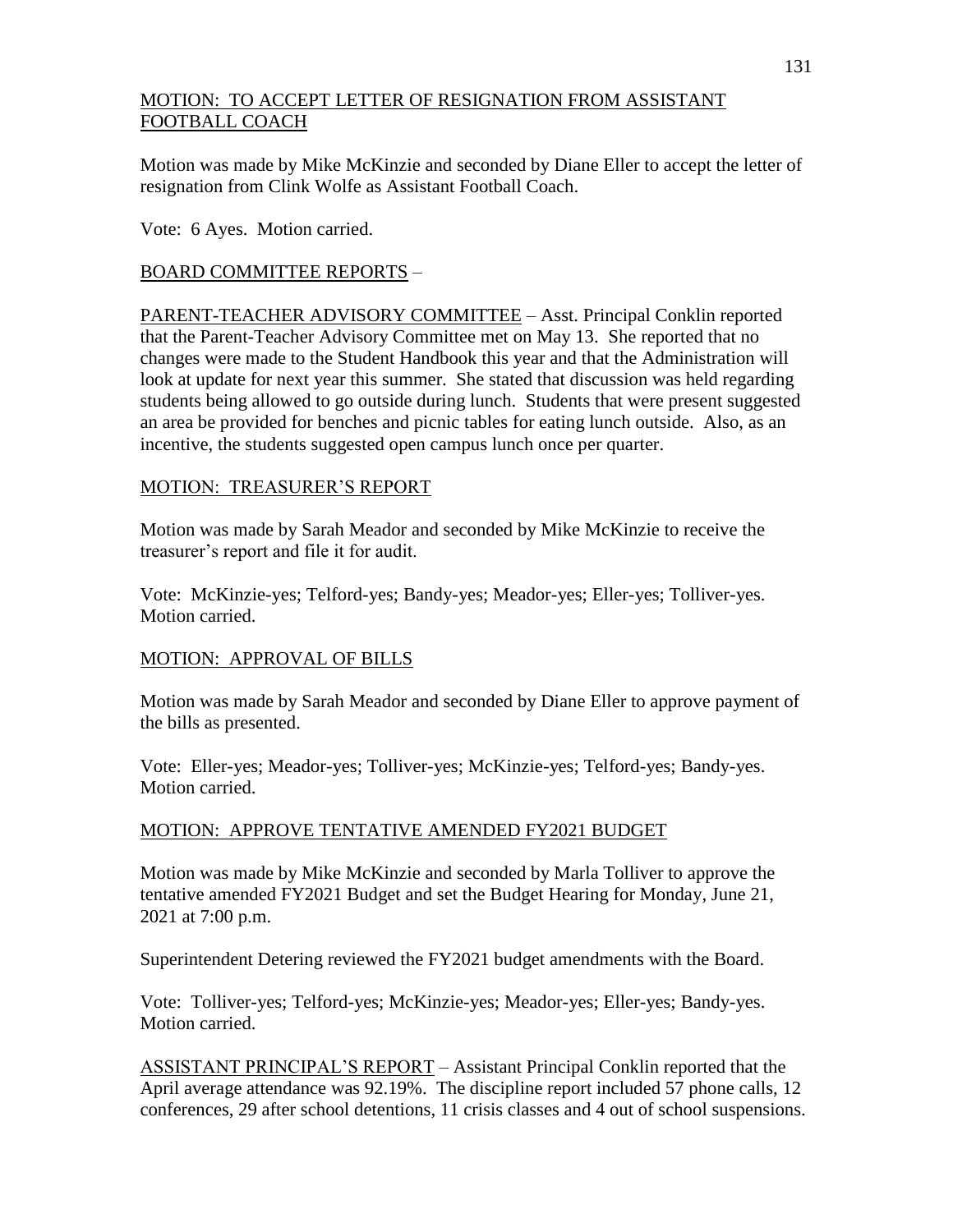PRINCIPAL'S REPORT – Principal Boles reported that Senior Awards Night was held and students received over \$1.1 million in scholarships. He reported May 19 and 20 are semester exam days for underclass students. The Annual Staff Breakfast will be held on Thursday starting at 8 a.m. He stated that we are looking at Summer School for Drivers' Education, English and Math. He reported that this years' enrollment ended with 198 Freshmen, 168 Sophomores, 148Juniors and 139 Seniors for a total of 653. The year had started with 678 students.

SUPERINTENDENT'S REPORT – GRADUATION – Supt. Detering reported that the graduation ceremony for the Class of 2021 on Sunday, May 16, at 2 p.m. went extremely well. TEACHER APPRECIATION – Supt. Detering that for Teacher's Appreciation Week we had snacks on Monday, cookies and doughnuts on Tuesday, a cookout on Wednesday, a food truck on Thursday, and a Student Council Breakfast on Friday. LONG-TERM PROJECT FUNDING – Supt. Detering reported that he will be meeting with the appointed finance committee and building committee to discuss long-term projects of HVAC replacement and the funding of that project. It may include the calling of the Working Cash bonds that we hold and the issuance of HLS bonds for the project. BUILDING PROJECTS – Supt. Detering reported that the track lighting project will begin June 14; Track resurfacing will start July 2; and we are looking at painting the Football/Track shed at some point. TRANSP – NEW BUSES – Supt. Detering reported that we are looking into bids for new buses or a bus lease. COMMITTEE APPOINTMENTS – Supt. Detering reported that Board President Eric Bandy will be making committee appointments. KSED – Supt. Detering reported that we need to appoint a KSED Governing Board Member. Discussion was held.

COMMITTEE APPOINTMENTS – Board President Eric Bandy made the following Committee Appointments: Building/Transp. Committee – Mike McKinzie, Joe Telford; Negotiations Committee – Eric Bandy, Marla Tolliver; Curriculum Committee – Diane Eller, Sarah Meador; Insurance Committee – On Hold; KSED Representative – Sarah Meador; Parent Advisory Committee – Diane Eller, Sarah Meador; Policy Committee – On Hold; Finance Committee – Eric Bandy, Kyle Ambuehl.

SCHOLARSHIPS FOR EARLY GRADUATES – Discussion was held regarding whether or not early graduates should be able to apply for all scholarships. The current policy does not allow early graduates to apply for some scholarships.

#### MOTION: APPROVE CLOSED SESSION MINUTES

Motion was made by Joe Telford and seconded by Sarah Meador to approve the closed session minutes from April 19, 2021.

Vote: 6 ayes. Motion carried.

#### MOTION: APPOINT KSED GOVERNING BOARD MEMBER

Motion was made by Mike McKinzie and seconded by Marla Tolliver to appoint Sarah Meador as KSED Governing Board Member.

Vote: 6 ayes. Motion carried.